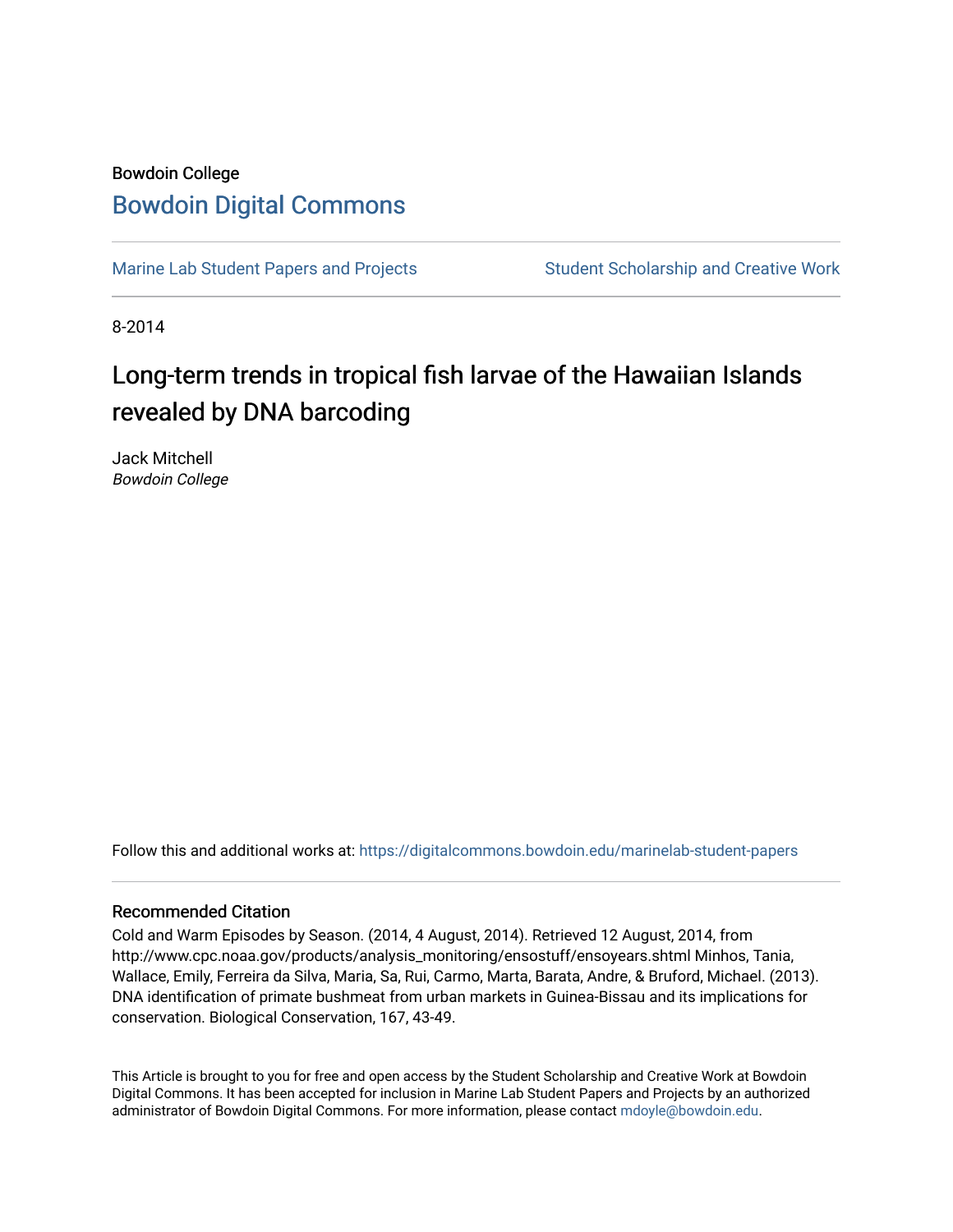## **Long-term trends in tropical fish larvae of the Hawaiian Islands revealed by DNA barcoding**

#### Jack Mitchell, Class of 2017

DNA Barcoding is the identification of organisms through the use of a standardized portion of the genome, a concept first suggested by Hebert, et al (2003) and since developed to include standard databases and many campaigns internationally to identify and barcode all species in the world. Because DNA barcoding uses molecular data, rather than morphology, to identify organisms, it allows for the identification of organisms that are morphologically similar or have been processed to the point of unrecognizability. Barcoding has the potential to streamline and enhance conservation efforts drastically. Its "quick and easy" identification process allows better fisheries management, market regulation to ensure vendors are selling what they say they're selling (no more horsemeat burgers or dolphin sushi), and greater enforcement of regulations against the killing and selling of endangered animal products [\(Minhos et al.,](#page-2-0)  [2013\)](#page-2-0).

In my work this summer, I've been using DNA barcoding to examine the dynamics of a community of larval fish off the coast of Oahu through a seven-year longitudinal barcoding study. Fish larvae are very hard to identify morphologically because they lack obvious identifying characteristics. For this reason, barcoding is essential for accurately understanding the community structure of such fish.

In my work, I analyze a set of sequences from the 5-prime region of the mitochondrial gene *cytochrome oxidase subunit 1,* widely used as a barcode in the animal kingdom, gathered from fish larvae collected off the coast of Oahu by the University of Hawaii Manoa Biology 301L class. The sampling consisted of a series of oblique plankton tows taken at three depths (5m, 25m, and 50m) between January and April every year from 2007 to 2013. During this period, a total of 833 fish larvae were sampled and sequenced. Using the Barcode of Life Data Systems (BOLD Systems) Identification Engine, I was able to identify 78% of all specimens to family-level or better, representing about 25% of the 202 families of shore fishes known to occur in Hawaiian coastal waters. The data stratification consisted of 7 years, each with three depths and 56 family groups, a 21 by 56 data matrix. In order to see the patterns of the matrix, I used Principal Components Analysis, a form of ordination, which distills multidimensional data to a form that is more easily visualized. This ordination revealed that 2009 and 2011 had highly anomalous community structure in which there were large increases in abundance (greater than three (3) Standard Deviations from the mean) of 12 family groups in each year, indicating concerted change in the structure of ichythoplankton in those years, though the families may be represented by a low number of specimens in the sample. Because these families had little to no representation in other years, we are able to rule out the possibility of results being skewed by a couple of families that showed up in our nets by chance that don't reflect the actual community structure. In these years, the highly anomalous families did not overlap, indicating that the factors causing the anomalies were non-identical. In 2009 there were eight families that deviated from the mean by over four (4) Standard Deviations, and in 2011 there were ten. Though the biggest groups of deviant families in both years were reef fish and mesopelagic fish, tropical habitat ranged from shallow water benthic (sea-bed) fish such as *Ophichthidae*, to bathypelagic (deep sea) fish such as the anglerfish family *Ceratiidae*.

In my last few weeks working on this project I am exploring what environmental factors may have had a hand in such anomalies. El Niño cycles may have had a hand, as there was a weak La Niña (slightly cooler waters) anomaly leading into 2009, and a very strong La Niña (drastically cooler waters) anomaly leading into 2011 [\("Cold and Warm Episodes by Season," 2014\)](#page-2-1). The differences in community structure I detected had different signs, that is the co-variance of fish families was different for each of these years. This suggests that water temperature itself may not be causing these ecological patterns. A more likely hypothesis links the effects of El Niño/La Niña on oceanographic circulation throughout the Pacific and even near-shore in the Hawaiian Islands. These changes can drive differences in the delivery of larvae to the islands, as well as advection away from the islands. Further research in the remainder of the summer will attempt to gather more information on what may have caused the community structure anomalies.